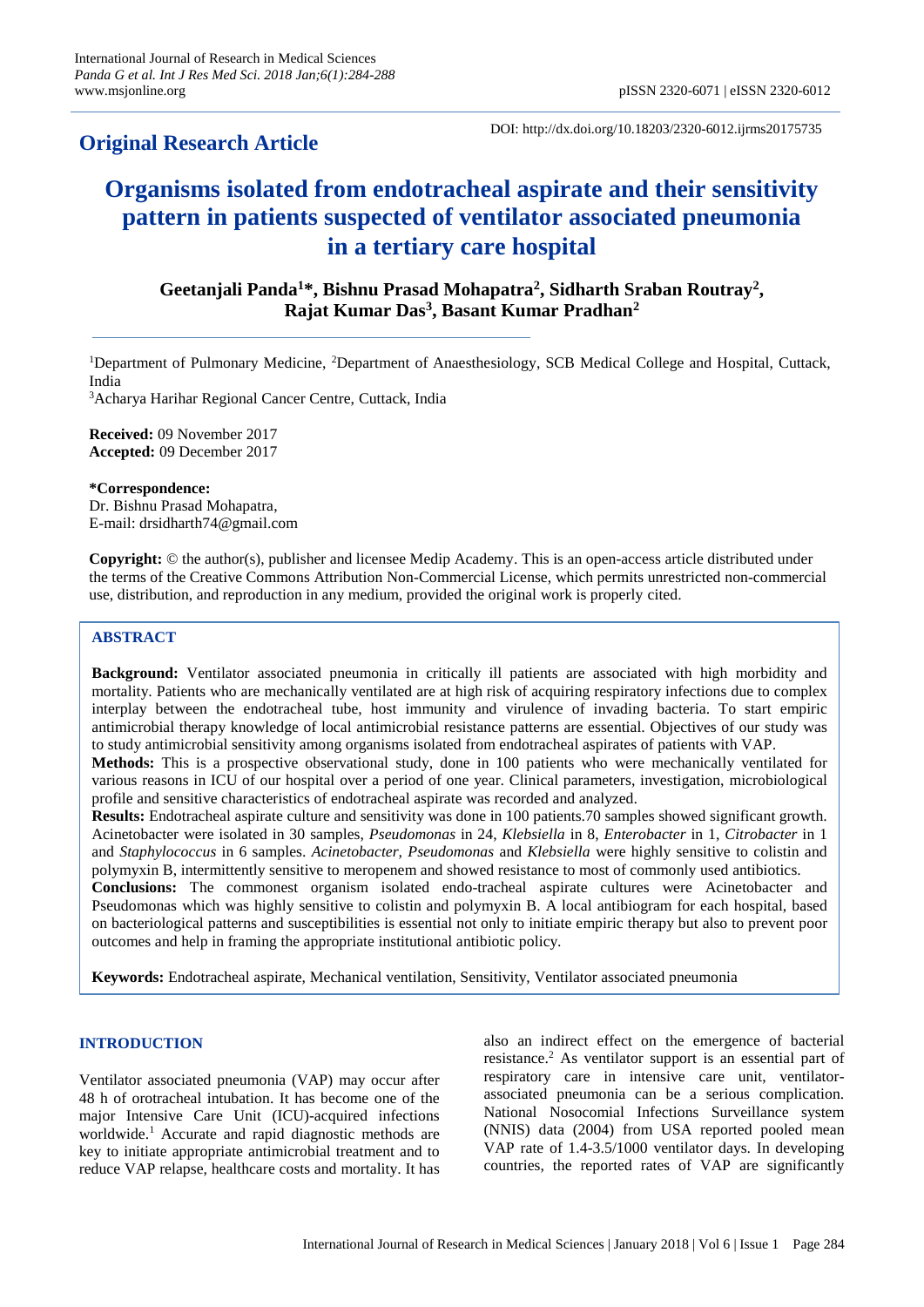higher, ranging from 16.1 to 89 episodes per 1,000 ventilator days.<sup>3</sup>

Center for Disease Control and Prevention (CDC) criteria for diagnosis of VAP includes multiple parameters which are observer dependent, and does not include cultures, which are important for appropriate antibiotic therapy.<sup>4</sup> Patients with inadequate antibiotic therapy may have a poor prognosis if a change in regimen is delayed while awaiting microbiological results. Bronchoalveolar lavage and protected specimen brush have been reported to have high sensitivity and specificity for the diagnosis of VAP, but are invasive and difficult to perform.<sup>5</sup> Endotracheal aspirate is relatively noninvasive method that can be easily performed. We aimed to study the organisms in endotracheal aspirate microscopy and their sensitivity pattern.

#### **METHODS**

It was a prospective observational study done from Jan 2016 to Jan 2017 at ICU of a tertiary care hospital. Study was conducted after approval of ethical committee and informed consent was obtained. Diagnosis of VAP was done when clinical pulmonary infection score was > 6.

#### *Inclusion criteria*

patients under mechanical ventilation for more than 48 hours in the ICU.

#### *Exclusion criteria*

Patients having Pneumonia prior to mechanical ventilation, Patients having pulmonary edema, Patients having Adult respiratory distress Syndrome (ARDS). Data Analysis: The data were analyzed by using the Chisquare test.

The endotracheal aspirate was collected by nonbronchoscopic method. The endotracheal aspirate was collected using a 22-inch Ramson's 12-F suction catheter with a mucus extractor, which was gently introduced through the endotracheal tube (for a distance of approximately 25-26cm. Gentle aspiration was then performed without instilling saline, and the catheter was withdrawn from the endotracheal tube.

After the catheter was withdrawn, 2ml of sterile 0.9% normal saline was injected into it with a sterile syringe to flush the exudates into a sterile container for collection and transported to microbiology laboratory. Endotracheal aspirate samples were immediately processed. for Gram's stain and cultures. For definite diagnosis of VAP, 10 5CFU/ml was considered as threshold.<sup>6</sup> Growth of any organism below the threshold was assumed to be due to colonization or contamination. Any significant growth was identified, and antibiotic sensitivity testing was performed on Mueller-Hinton agar plates by Kirby-Bauer disc diffusion method. 7

#### **RESULTS**

A total number of 330 patients were on mechanical ventilator during the study period. Out of 330, only 100 patients were included in the study as their Clinical Pulmonary Infection Score (CPIS) >6 after 48h of MV. Out of 100 patients 70% had significant growth. Occurrence of VAP was common in men (64%) than women (36%) among the patients studied. Out of 100 VAP patients, 46 (46%) patients expired, and 54 (54%) improved and got discharged (Table 1).

This high mortality rate for the patients on ventilator may be due to any underlying disease rather than pneumonia in critically ill patients. So, VAP alone is not the cause for such a high mortality rate. The maximum number of cases were seen in the age more than 50 years (Table-2).

## **Table 1: Gender distribution and no of patients survived.**

| <b>Sex</b> | No of patients with VAP $(\% )$ |
|------------|---------------------------------|
| Male       | 64 (64)                         |
| Female     | 36(36)                          |
| Survived   | 54 (54)                         |

#### **Table 2: Age distribution of patients.**

| Age in years | No of patients with VAP $(\% )$ |
|--------------|---------------------------------|
| $15 - 20$    | 3                               |
| $21 - 30$    |                                 |
| $31-40$      | 8                               |
| $41 - 50$    | 12                              |
| $51-60$      | 21                              |
| 61-70        | 25                              |
| >70          | 24                              |

#### **Table 3: Comparison of diseases with VAP.**

| Disorder/disease           | <b>No. of patients</b><br>with $VAP(%)$ |
|----------------------------|-----------------------------------------|
| Acute exacerbation of COPD | 20                                      |
| Cerebrovascular accident   | 17                                      |
| Cardiogenic shock          | 10                                      |
| Meningitis                 | 10                                      |
| Abdominal sepsis           | 12                                      |
| Chronic renal failure      | 6                                       |
| <b>GBS</b>                 | 6                                       |
| Malaria                    | 5                                       |
| Dengue shock syndromes     | 5                                       |
| Poisoning/snakebite        | 4                                       |
| Pancreatitis               | 3                                       |
| Hepatic failure            | $\mathfrak{D}$                          |
| Total                      | 100                                     |

Table 3 shows that the occurrence of VAP was more common in patients with acute exacerbation of chronic obstructive pulmonary disease (COPD), followed by cerebro vascular accidents and abdominal sepsis. A total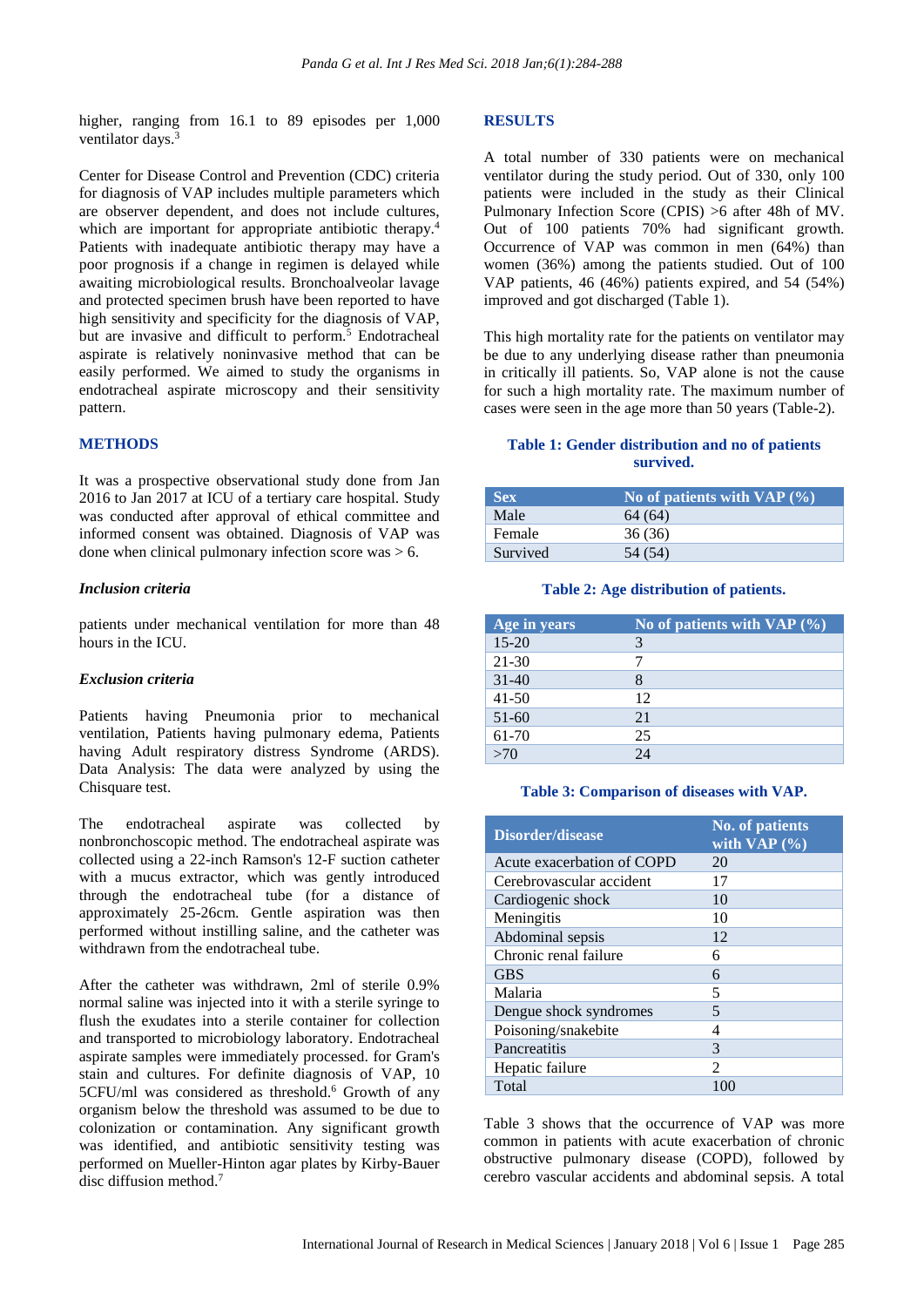of 100 VAP patients were studied, out of which 70 were positive for culture.

Acinetobacter was the most common organism which was found to cause VAP, followed by Pseudomonas. Other organisms are *Klebsiella, MRSA, Citrobacter and Enterobacter. Acinetobacter* was isolated in 30 samples, followed by *Pseudomonas* in 24 samples, *Klebsiella* in 8 samples, *Enterobacter* in 1 samples, Citrobacter in 1 samples and *Staphylococcus*(MRSA) in 6 samples (Table 4). *Acinetobacter* was sensitive to *colistin* and *polymyxin B*. *Pseudomonas* was sensitive to *colistin*, *polymyxin B Imipenem* and *Meropenem Klebsiella* was sensitive to *colistin* and *polymyxin B* (Table 5).

# **Table 4: Causative organisms in VAP- frequency, type of VAP, and associated mortality.**

| <b>Organism isolated</b>              | <b>No. of isolates</b> |
|---------------------------------------|------------------------|
| Acenetobactor                         | 30                     |
| Pseudomonas                           | 24                     |
| Methicillin resistant staph<br>aureus | 6                      |
| Klebsilla                             | 8                      |
| Enterobactor                          |                        |
| Citrobactor                           |                        |
| Total                                 | 70                     |

| <b>Organism isolated</b> | <b>Highly sensitive</b> | <b>Intermediate</b>                  | <b>Resistant</b>                                                |
|--------------------------|-------------------------|--------------------------------------|-----------------------------------------------------------------|
| Pseudomonas              | Polymyxin, colistin,    | Piperacilin +tazobactam,             | Levofloxacin, ceftazidime,                                      |
|                          | meropenem, imipenem     | Gatifloxacin                         | Cefoperazone+sulbactam                                          |
| Methicillin resistant    |                         | Clindamycin,                         | Oxacillin, methicillin,                                         |
| staph aureus             | Vancomycin, linezolid   | levofloxacin, gatifloxacin           | amoxicillin+clavulanate, erythromycin                           |
| Klebsilla                | Polymyxin b, colistin,  | Imipenem, meropenem,<br>gatifloxacin | Ceftriaxone, ceftazidime, cefotaxime                            |
| Acenetobactor            | Polymyxin b, colistin,  | Imipenem, meropenem                  | Levofloxacin, cefoperazone+sulbactam,<br>piperacilin+tazobactam |
| Citrobacter              | Polymyxin b, colistin,  | Levofloxacin                         | Cefixime, ceftazidime<br>Ceftriaxone                            |
|                          |                         | Amikacin                             |                                                                 |
|                          |                         | Amoxycillin                          |                                                                 |
| Enterococci              | Vancomycin, linezolid   | Penicillin's, cephalosporin          | Ofloxacin, gentamycin                                           |

# **Table 5: Antibiogram of the isolates.**

#### **DISCUSSION**

Endotracheal intubation and mechanical ventilation are life-saving procedures needed in clinical conditions like sepsis, acute respiratory distress syndrome and neurological dysfunctions. While mechanical ventilation helps to prevent deaths due to respiratory failure, it poses great threat, by leading to life threatening lung infections like VAP. Ventilator associated pneumonia is defined as nosocomial pneumonia, developing in a patient after 48hours of mechanical ventilation. The incidences of VAP tend to increase with the duration of mechanical ventilation.<sup>8</sup> The estimated prevalence of VAP ranges from 10 to 65%, with a 20% case fatality. It accounts for 13-18% of all hospital acquired infections.<sup>9</sup> The complications and treatment cost significantly rise with VAP caused by resistant organisms, due to the cost of newer broad spectrum anti microbials and supportive measures. According to a recent review by Morehead et al, the incidence of ventilator associated pneumonia was 9 to 24% for patients intubated longer than 48hrs.<sup>10</sup> They found that culture positivity was more common in elderly male patients who were smokers, and who were admitted for respiratory causes or patients who had pre-existing lung diseases. This is in coherence with the study by Ferrer et al.<sup>11</sup> The causative organisms vary with the patients' demographics in the ICU, the method of diagnosis, the duration of hospital stays, and the institutional antimicrobial policies. In the present study, gram negative bacteria were the most common pathogens of VAP, as also observed in other studies. The common pathogens which were isolated were the aerobic gramnegative bacilli such as *Acenetobactor*, *Pseudomonas aeruginosa*, *Klebsiella pneumoniae* and gram-positive cocci like *Staphylococcus aureus*. Recent studies have shown the increasing incidence of multidrug resistant pathogens (MDR) among the patients with VAP.<sup>12,13</sup> Summaiya et al, found that most common organisms isolated in endotracheal tube which produce strong biofilm are *Pseudomonas aeruginosa* and *Acinetobacter* species.<sup>14</sup> Trilok Patil et al, in their study noted that Pseudomonas aeruginosa was the most commonly isolated organism, followed by *Klebsiella pneumoniae*. 15 In another study by George et al, *Acinetobacter* was the most common isolate (37.5%), followed by *Pseudomonas* (21.8%) and *Klebsiella* (15.6%) and Amikacin, Gatifloxacin and Imipenem were the common sensitive antibiotics in their study.<sup>16</sup> The findings of the present study are consistent with the above studies, except for the antimicrobial sensitivities where most of the gram negative isolates are resistant to ampicillin, cotrimoxazole, amoxyclav, cephalosporins. A significant number of *Acinetobacter* and *Pseudomonas* isolates are also resistant to not only fluoroquinolones and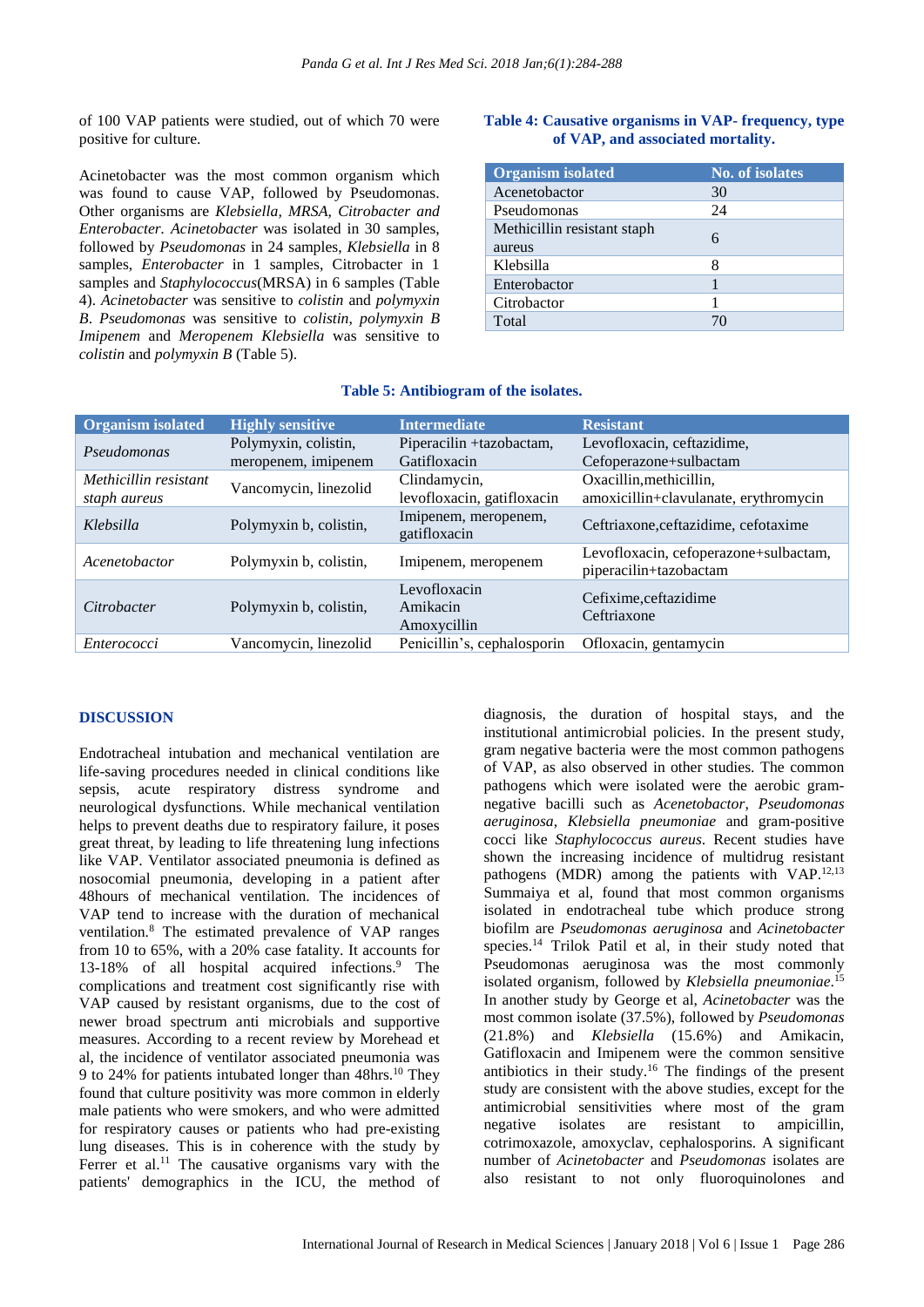aminoglycosides but also to meropenem and imipenem. Multidrug resistant organisms are increasing in our ICU's. Earlier studies have shown that *Pseudomonas* is the most common organism. In the present study, *Acinetobacter* species was found to be the most common organism causing VAP, followed by *Pseudomonas* species. Although the *Acinetobacter* species is less virulent than *Pseudomonas*, they are becoming more and more resistant to the commonly used antimicrobial agents. Due to the increasing incidence of MDR organisms in ICUs, an early and correct diagnosis of VAP is a challenge for optimal antibiotic treatment. The emergence of MDR pathogens can be prevented by adopting an antibiotic institutional policy and dose deescalation regimens.<sup>17</sup> Most of the isolates are becoming resistant to meropenem which is an alarming trend. Resistance to beta lactam class of antibiotic is a common occurrence and pan-drug-resistant strains are beginning to emerge. The mortality rates in VAP varied from 20-75%, in different studies done by Rakshit et al and Andrade et  $al.^{18,19}$  The mortality rate in the present study among patients who developed VAP was found to be 46%. The incidence of VAP can be prevented by adopting careful intubation techniques, oral intubation, avoiding gastric over-distension, maintaining adequate endo tracheal cuff pressure and efficient tracheal toileting.<sup>20</sup> This study can help in the early diagnosis of VAP and also to determine the incidence of MDR organisms which cause VAP. The antibiotic susceptibility pattern can help the clinicians to choose the appropriate antibiotics for treatment.

### **CONCLUSION**

The commonest organism which was isolated from the endotracheal aspirate cultures were *Acinetobacter*, followed by *Pseudomonas* which were sensitive to colistin and polymyxin B. Multidrug resistant organisms are increasing in our ICU. The infection rates could possibly be reduced by practicing aseptic measures in the ICU. The overall outcome of VAPs can be improved with the anti-microbial policies of each hospital.

*Funding: No funding sources*

*Conflict of interest: None declared*

*Ethical approval: The study was approved by the Institutional Ethics Committee*

# **REFERENCES**

- 1. Alp E, Voss A. Ventilator associated pneumonia and infection control. Annals Clinical Microbio Antimicro. 2006;5(1):7.
- 2. Erbay R H, Yalcin A N, Zencir M, Serin S, Atalay H. Costs and risk factors for ventilatorassociated pneumonia in a Turkish University Hospital's Intensive Care Unit: A case-control study. BMC Pulm Med. 2004;4:3.
- 3. National Nosocomial Infections Surveillance System Report: Data summary. Am J Infect Control. 2004;32:470-85.
- 4. Foglia E, Meier M, El-ward A. Ventilatorassociated pneumonia in neonatal and pediatric intensive care units. Clin Microbiol Rev. 2007;20:409-25.
- 5. Miles RS, Amyes SG. Laboratory control of antimicrobial therapy. Mackie and McCartney practical medical microbiology. 1996;14:151-78.
- 6. Cinical and Laboratory Standards Institute. Performance Standards for Antimicrobial Susceptibility Testing; 17th informational supplement. CLSI document M100-S17(ISBN1- 56238-625-5). Clinical and Laboratory Standards Institute USA, 2014.
- 7. Sanjai, N, Paul, B, Stephen, B, Michael D, Mark, L, Gary D. Sampling variability in the microbiological evaluation of expectorated sputa and endotracheal aspirates. J. Clin. Microbiol. 2001;39:2344-7.
- 8. Tripathi S, Malik GK, Jain A. Study of ventilator associated pneumonia in neonatal intensive care unit: characteristics, risk factors and outcome. Internet J Med Update. 2010;5:12-9.
- 9. Garner JS, Jarvis WR, Emori TG, Horan TC, Hughes JM. CDC definitions for nosocomial infections, 1988. Am J Infect Control. 1988;16:128- 40.
- 10. Morehead RS, Pinto SJ. Ventilator-associated pneumonia. Archives Internal Medici. 2000;160(13):1926-36.
- 11. Ferrer M, Ioanas M, Arancibia F, Marco MA, de la Bellacasa JP, Torres A. Microbial airway colonization is associated with noninvasive ventilation failure in exacerbation of chronic obstructive pulmonary disease. Critical care Medic. 2005;33(9):2003-9.
- 12. Kumar AV, Pillai VS, Dinesh KR, Karim S. The phenotypic detection of Carbapenemase in meropenem resistant Acinetobacter calcoaceticus baumannii complex in a tertiary care hospital in south India. J Clin Diagn Res. 2011;5(2):223-6.
- 13. Drakulovic MB, Bauer TT, Torres A, Gonzalez J, Rodríguez MJ, Angrill J. Initial bacterial colonization in patients admitted to a respiratory intensive care unit: bacteriological pattern and risk factors. Respiration. 2001;68(1):58-66.
- 14. Mulla Summaiya A. Assessment of biofilm formation by the causative organisms of ventilator associated pneumonia at intensive care unit of a tertiary care hospital. Nat J Medic Res. 2012;2(1):15-8.
- 15. Patil, T. The Study of the organisms colonising trachea in mechanically ventilated patients admitted in the intensive care unit (ICU). International J Med Sci Edu. 2014;1(1):6.
- 16. George, P, Sequiera, A. Antimicrobial sensitivity pattern among organisms isolated from the endotracheal aspirates of patients with ventilator associated pneumonia. J Clin Diag Res. 2010;4: 3397-3401.